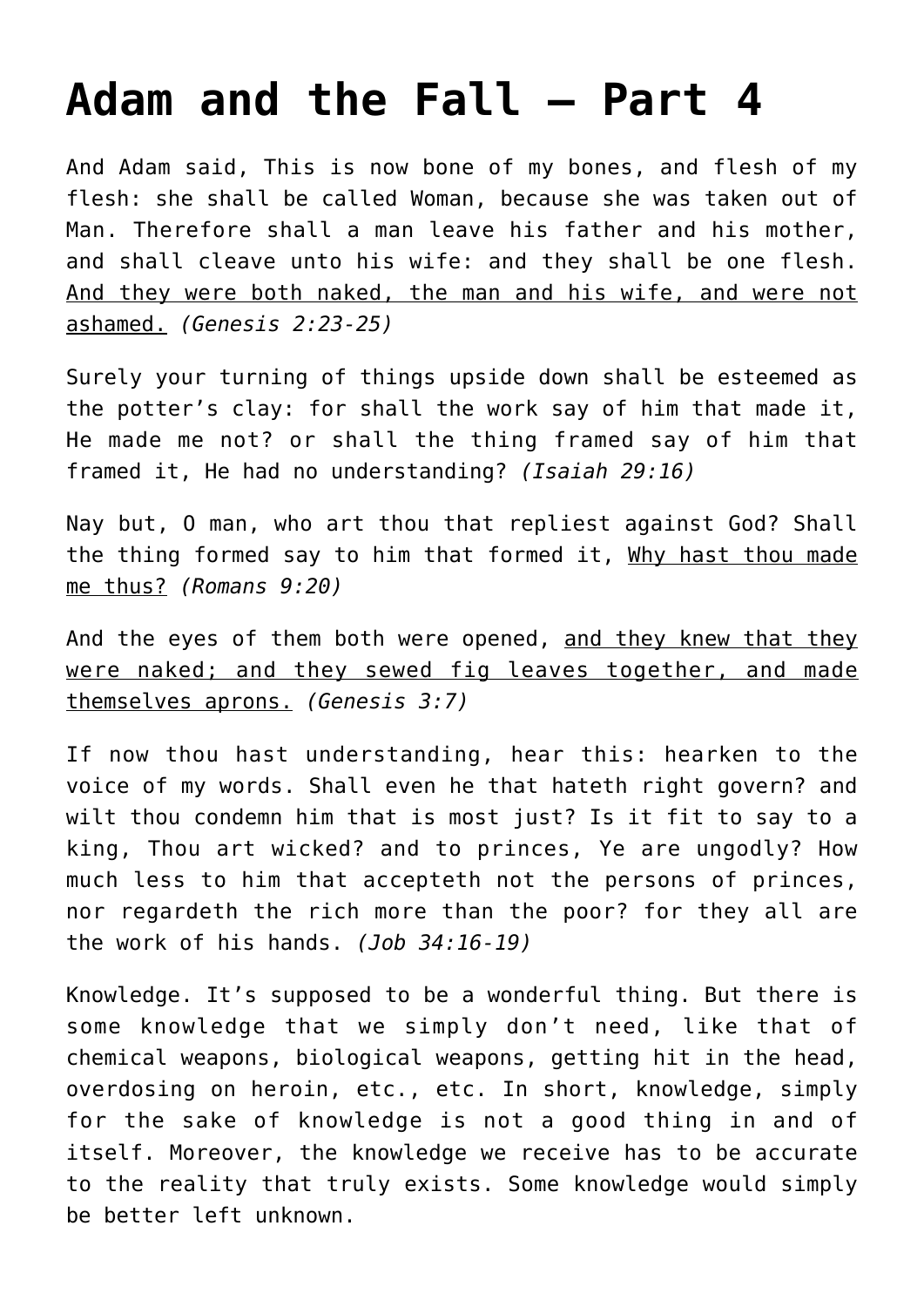So it is with the knowledge of good and evil. Due to the very nature of knowing what constitutes or makes something good, and what constitutes or makes something evil, and because Adam was created the way he was created, he cannot help but judge everything he observes, and thus determine whether it is good or evil. But before continuing, we must fully understand that Adam was indeed created with the ability to judge, and did so, as this also is critical to our understanding of how the knowledge of good and evil is instantly destructive to us. We know that Adam was created with the ability to judge by the first recorded task the LORD gave Adam:

And out of the ground the LORD God formed every beast of the field, and every fowl of the air; and brought them unto Adam to see what he would call them: and whatsoever Adam called every living creature, that was the name thereof. And Adam gave names to all cattle, and to the fowl of the air, and to every beast of the field; but for Adam there was not found an help meet for him. *(Genesis 2:19-20)*

Here we see that Adam is fully able to distinguish the different characteristics of the animals, and judge the name most fitting for that animal, and where it fits into the environment they live in. Now, this does not tell us the extent or capacity of Adam's ability to judge, saving we are expressly told that he does not know good and evil. However, we can see that immediately upon partaking of the fruit of the tree of the knowledge of good and evil, he immediately judges certain things that are of a different quality than simply naming animals.

Thus, though we are not told of the extent, we still see plainly that man was created with the inherent ability to judge, even as his Creator judges, but not to the same level of authority or power. Within Adam's limited existence, the judgement he possesses is commensurate with his ability to discern. Adam cannot see into the future, and has no mechanism by which he can determine the outworking or end of thoughts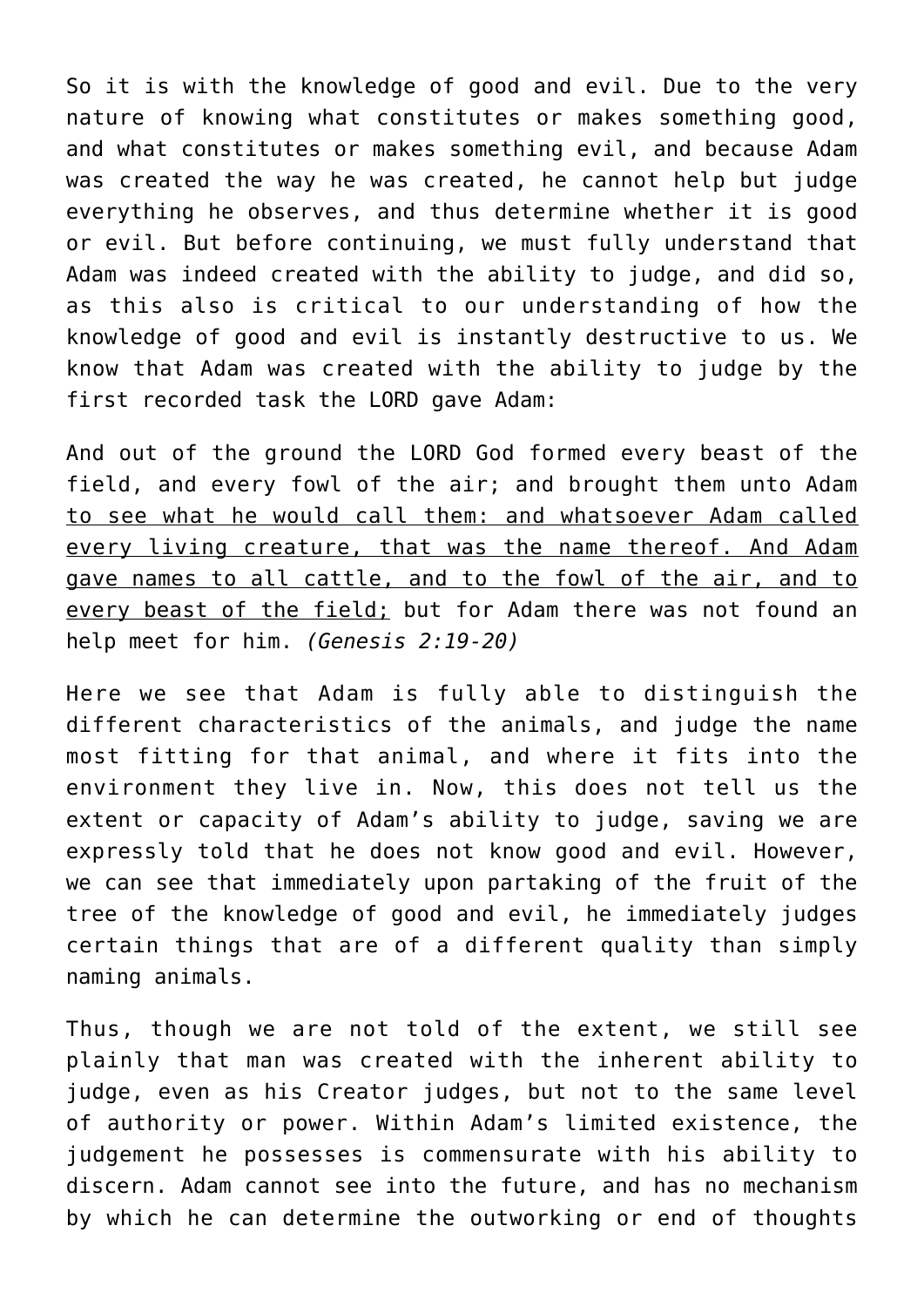and events. Adam is also confined by the limits of his physical perception, and cannot accurately determine if an action performed at one place, can never or may never affect events at another place with any certainty. Or, if it does affect events, to what extent the effect is felt at the other, or any other place. We, living today, ought to be very familiar with these limitations. However, this limitation becomes immeasurably more severe when we consider the ramifications within the realm of the spiritual.

If we remember, it is the spiritual that existed before the physical, and is greater and more powerful than the physical. If we also remember, sin is first and foremost, spiritual and begins in the heart and soul of the individual long before it is ever manifested physically:

Ye have heard that it was said by them of old time, Thou shalt not commit adultery: But I say unto you, That whosoever looketh on a woman to lust after her hath committed adultery with her already in his heart. *(Matthew 5:27-28)*

And again:

And Jesus said, Are ye also yet without understanding? Do not ye yet understand, that whatsoever entereth in at the mouth goeth into the belly, and is cast out into the draught? But those things which proceed out of the mouth come forth from the heart; and they defile the man. For out of the heart proceed evil thoughts, murders, adulteries, fornications, thefts, false witness, blasphemies: These are the things which defile a man: but to eat with unwashen hands defileth not a man. *(Matthew 15:16-20)*

And so it is that Adam's ability to comprehend what might be spiritually, is also severely limited, as he has no means by which he can determine the effect of the thoughts of his heart upon the entirety of the spiritual world. Thus, Adam's ability to make moral judgements concerning the things he perceives,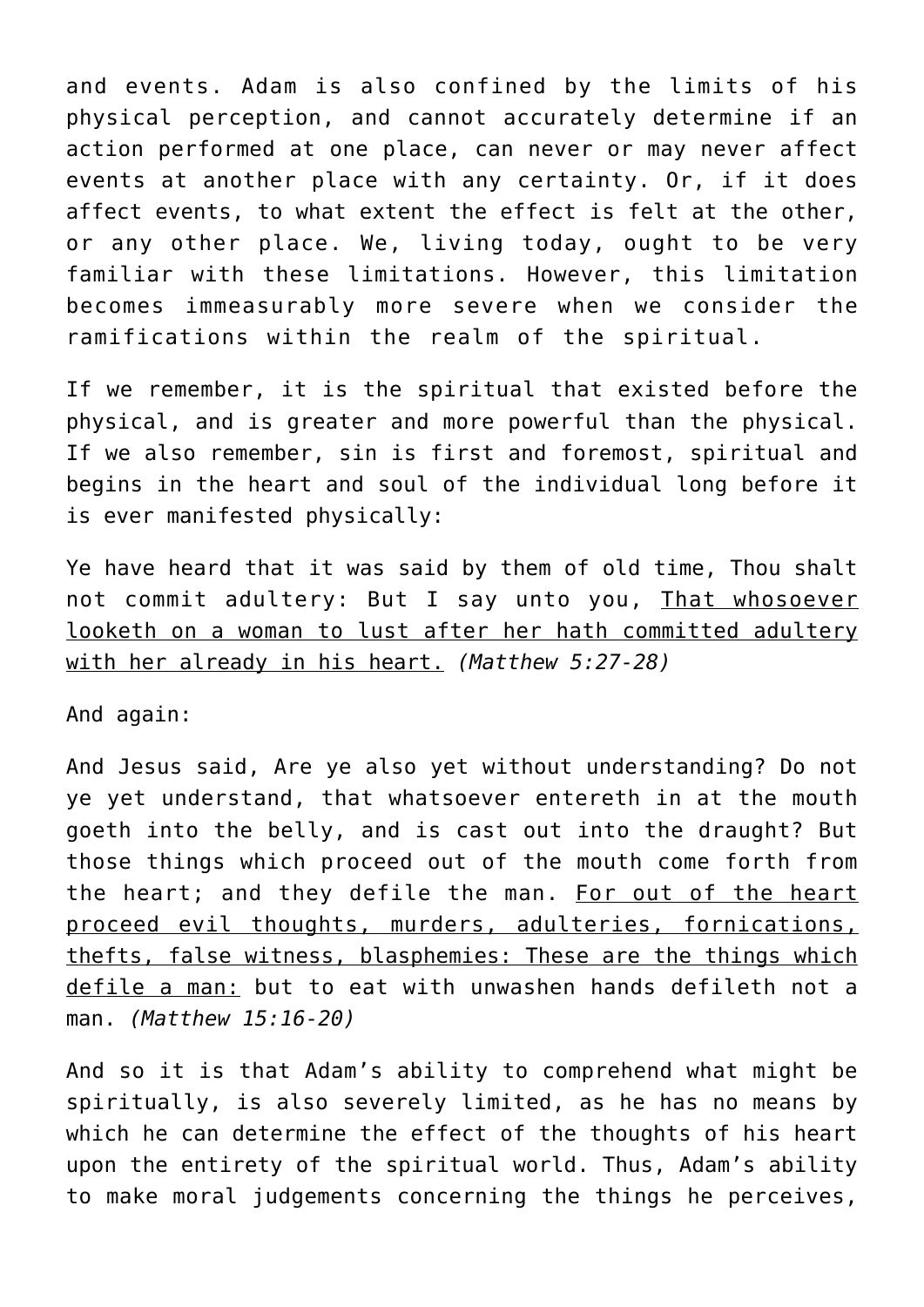observes and considers, was rightly and properly withheld as it would bring about a situation where Adam would judge something, and not seeing all the ramifications of it, would judge it to be one way and to have one outcome, and in reality it actually is a different way and a considerably different outcome will result. What the end of this situation is, is what the Scripture calls iniquity (which is the cause of sin), as the judgement made would "miss the mark" and be unequal to the reality that exists.

For us to truly understand what "iniquity" and "sin" are, and why they are so egregious and destructive, we must examine righteousness, sin, and iniquity and how they are defined. In Scripture, iniquity and sin are clearly defined, and in so doing, righteousness is defined as well. The clearest passages that define iniquity and sin, and thus righteousness, are found in the Old Testament, in Ezekiel:

Yet saith the house of Israel, The way of the Lord is not equal. O house of Israel, are not my ways equal? are not your ways unequal? Therefore I will judge you, O house of Israel, every one

according to his ways, saith the Lord GOD. Repent, and turn yourselves from all your transgressions; so iniquity shall not be your ruin. *(Ezekiel 18:29-30)*

Yet the children of thy people say, The way of the Lord is not equal: but as for them, their way is not equal. When the righteous turneth from his righteousness, and committeth iniquity, he shall even die thereby. But if the wicked turn from his wickedness, and do that which is lawful and right, he shall live thereby. Yet ye say, The way of the Lord is not equal. O ye house of Israel, I will judge you every one after his ways. *(Ezekiel 33:17-20)*

In both the above passages, it is very clear by the use of the phrases "my ways equal" and "your ways unequal" and then the LORD God stating "turn yourselves from all your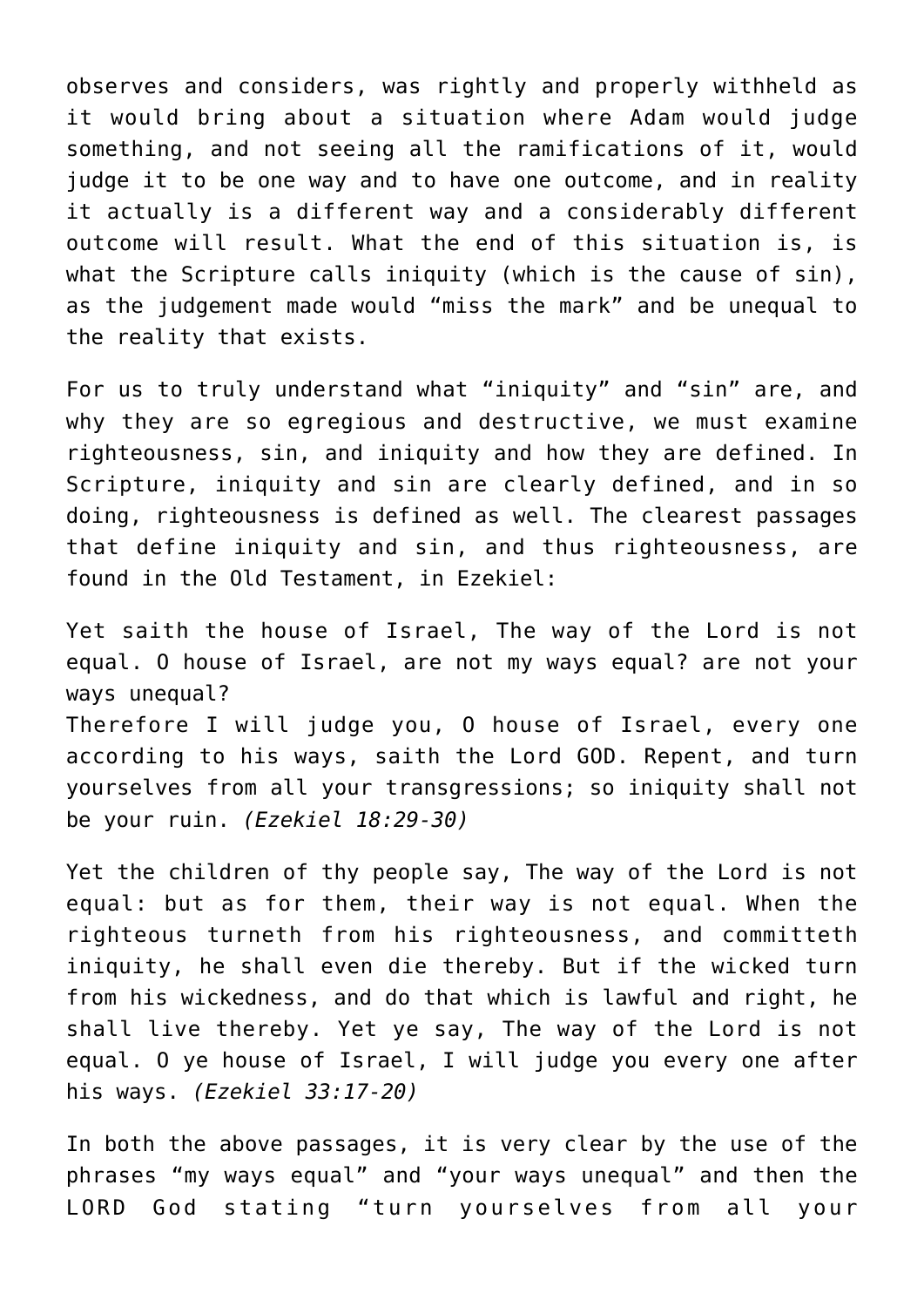transgressions; so iniquity . . ." and again stating "When the righteous turneth from his righteousness, and committeth iniquity," the LORD is clearly setting righteousness in direct opposition to iniquity, and saying that "iniquity" is being "not equal" in one's doings. Therefore sin, which is a result of iniquity, is the result of being unequal in one's way of being. This is to say that if the very way we think is unequal, that when we do not treat everything equally, we are in sin, and are not righteous. This is confirmed in the New Testament in James, Chapter 2:

If ye fulfil the royal law according to the scripture, Thou shalt love thy neighbour as thyself, ye do well: But if ye have respect to persons, ye commit sin, and are convinced of the law as transgressors. *(James 2:8-9)*

Beyond this, it is inherent in being equal or righteous, that one must, to be equal, see all things that are, as they are, not as we think or want them to be. Moreover, one must be able to see infinitely to know that all things that can be seen, are seen, and perceived accurately or as they are.

To simplify somewhat, it is like examining a sheet of copier, or printer paper, letter size. For us, we specify that it is 8.5 x 11.0 inches, and is .012 inch thick, an weighs "X" amount. However, all that is described by us, is approximate, and not actual. In fact, we cannot actually know exactly how wide, long and thick the sheet of paper is. Nor can we know exactly how much it weighs.

Why?

Because we do not have instruments that can measure the absolute size and weight of the sheet of paper. We are strictly limited by our capabilities and will never know exactly the physical aspects of the sheet of paper, we can only approximate. This makes us inherently unrighteous when we attempt to describe a single sheet of letter size printer or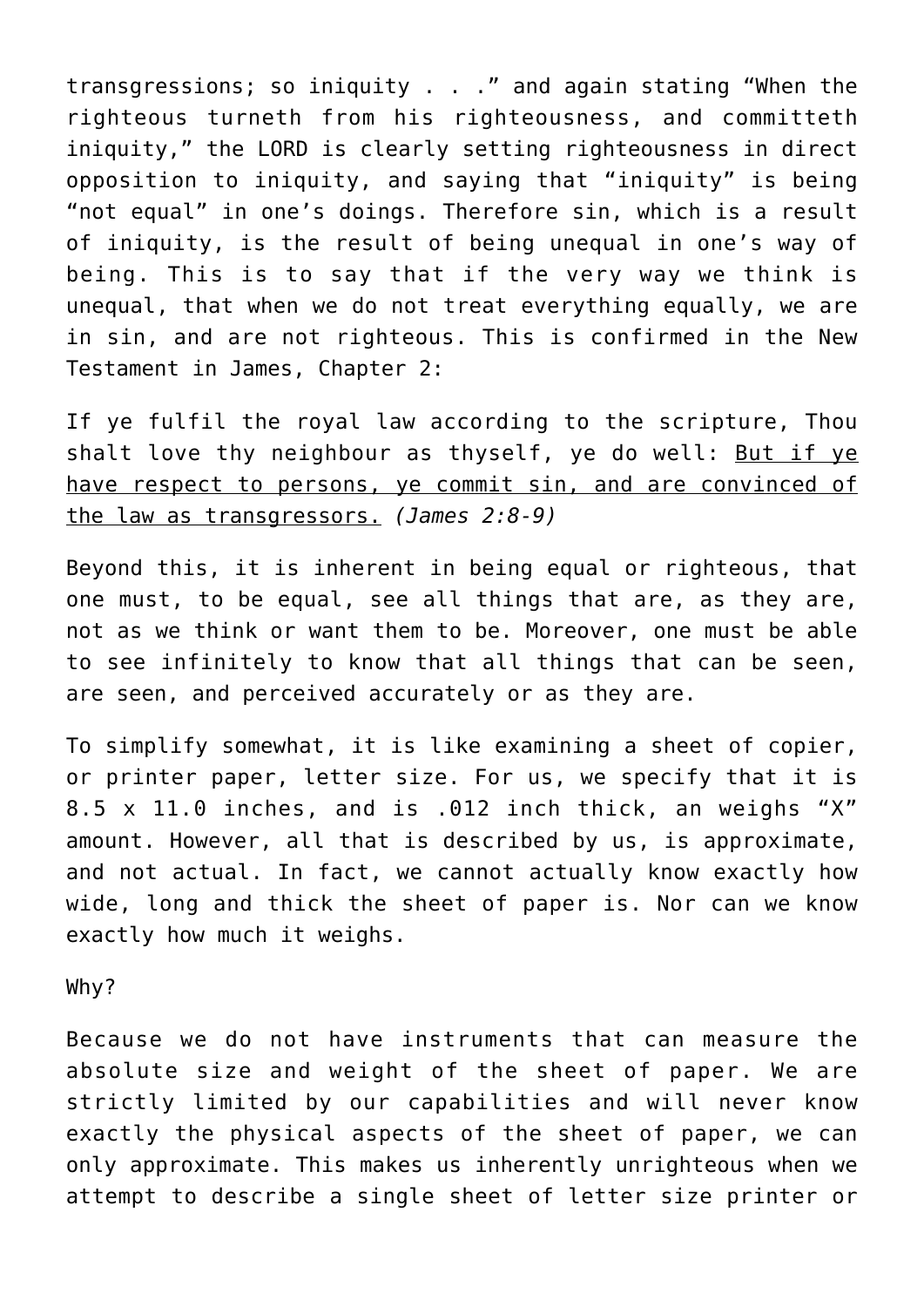copier paper.

Now, as briefly touched on concerning Adam, once he has received the knowledge of good and evil, the problem goes further when making an attempt to determine the outcome of some physical action, or decision. To be righteous he must insure that all consequences of any action he decides upon and executes must fit perfectly in the creation in which the LORD God placed him. Any and all outcomes, no matter how remote, no matter how seemingly insignificant, must match perfectly with the ordained order of the LORD's creation. Otherwise, Adam is unrighteous and not equal in his dealings and thus in iniquity, and as a result, sin.

Hence, looking at righteousness in this way demonstrates to us just how incapable Adam was of being righteous once he obtained the knowledge of good and evil. Moreover, it illustrates his (and our) inability to truly understand the extent of the LORD God's righteousness, which is intrinsic to His being.

Perhaps then, a description of the LORD God's righteousness can be understood by the following illustration:

*It is as if there existed an infinitely large mathematical equation that extended in every dimension, both physical and spiritual, with an equal sign right in the midst. In all that would be done in this infinite, multi-dimensional equation, it is never not an equation. Meaning it is never, not even for the slightest of an instant, unequal as it is worked. Moreover, in every thought and action that occurs in this equation and the outworking or ramifications thereof, everything balances perfectly and remains equal at all times, from infinity to infinity in every and all possible dimensions.*

Now then, if we begin to grasp that concept, we begin to understand how that in all that is done, the LORD God is ever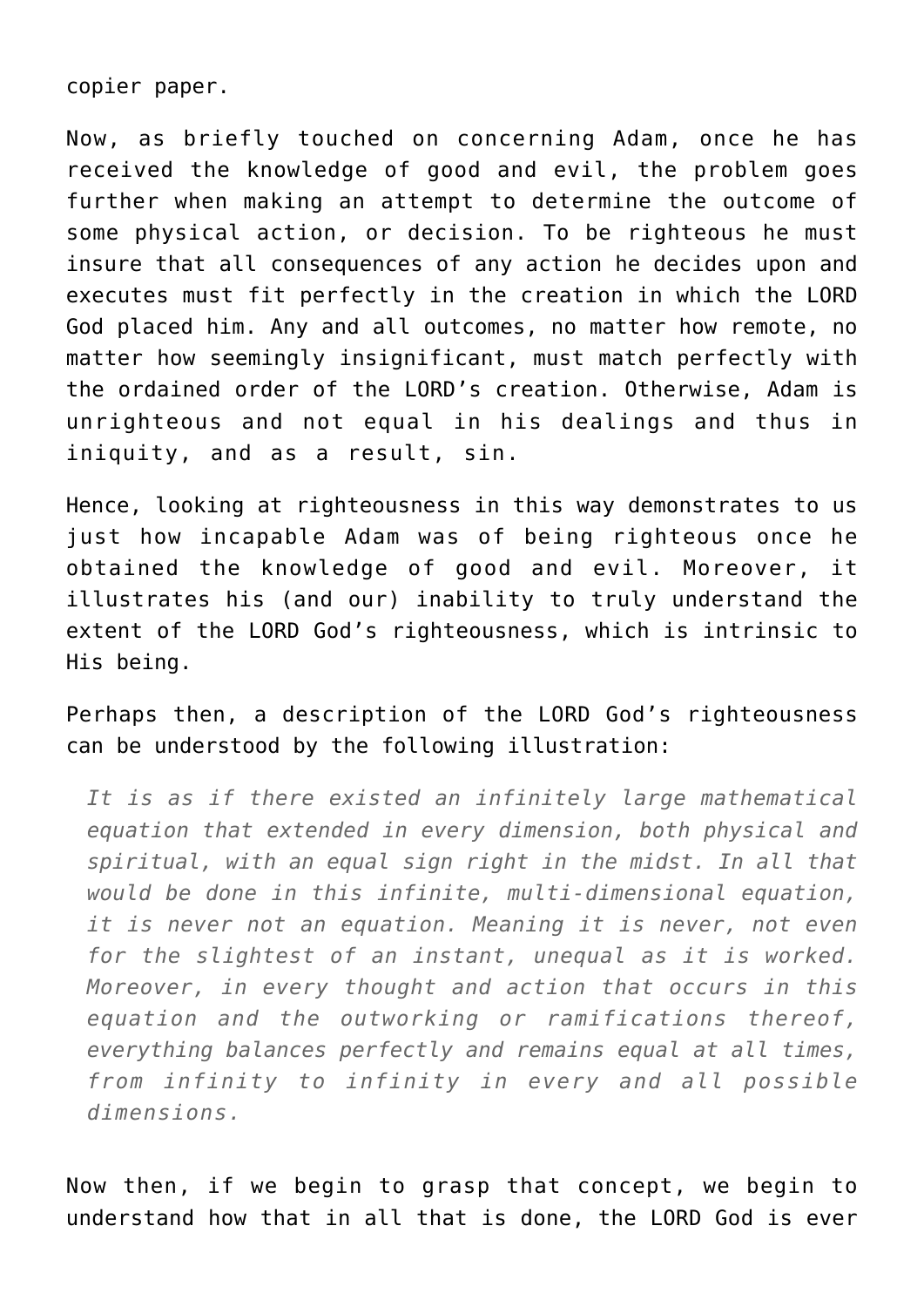and always righteous in all that He does, from infinity to infinity, and how incapable Adam was of being righteous should he gain the knowledge of good and evil. Thus, it is plain that in withholding the knowledge of good and evil, the LORD God was preserving Adam from making judgements against, and contrary to his Creator, and thus placing himself in opposition to the LORD God, the very one who made him.

Now then, let us return to the verses above, and what they declare:

And Adam said, This is now bone of my bones, and flesh of my flesh: she shall be called Woman, because she was taken out of Man. Therefore shall a man leave his father and his mother, and shall cleave unto his wife: and they shall be one flesh. And they were both naked, the man and his wife, and were not ashamed. *(Genesis 2:23-25)*

Surely your turning of things upside down shall be esteemed as the potter's clay: for shall the work say of him that made it, He made me not? or shall the thing framed say of him that framed it, He had no understanding? *(Isaiah 29:16)*

Nay but, O man, who art thou that repliest against God? Shall the thing formed say to him that formed it, Why hast thou made me thus? *(Romans 9:20)*

And the eyes of them both were opened, and they knew that they were naked; and they sewed fig leaves together, and made themselves aprons. *(Genesis 3:7)*

If now thou hast understanding, hear this: hearken to the voice of my words. Shall even he that hateth right govern? and wilt thou condemn him that is most just? Is it fit to say to a king, Thou art wicked? and to princes, Ye are ungodly? How much less to him that accepteth not the persons of princes, nor regardeth the rich more than the poor? for they all are the work of his hands. *(Job 34:16-19)*